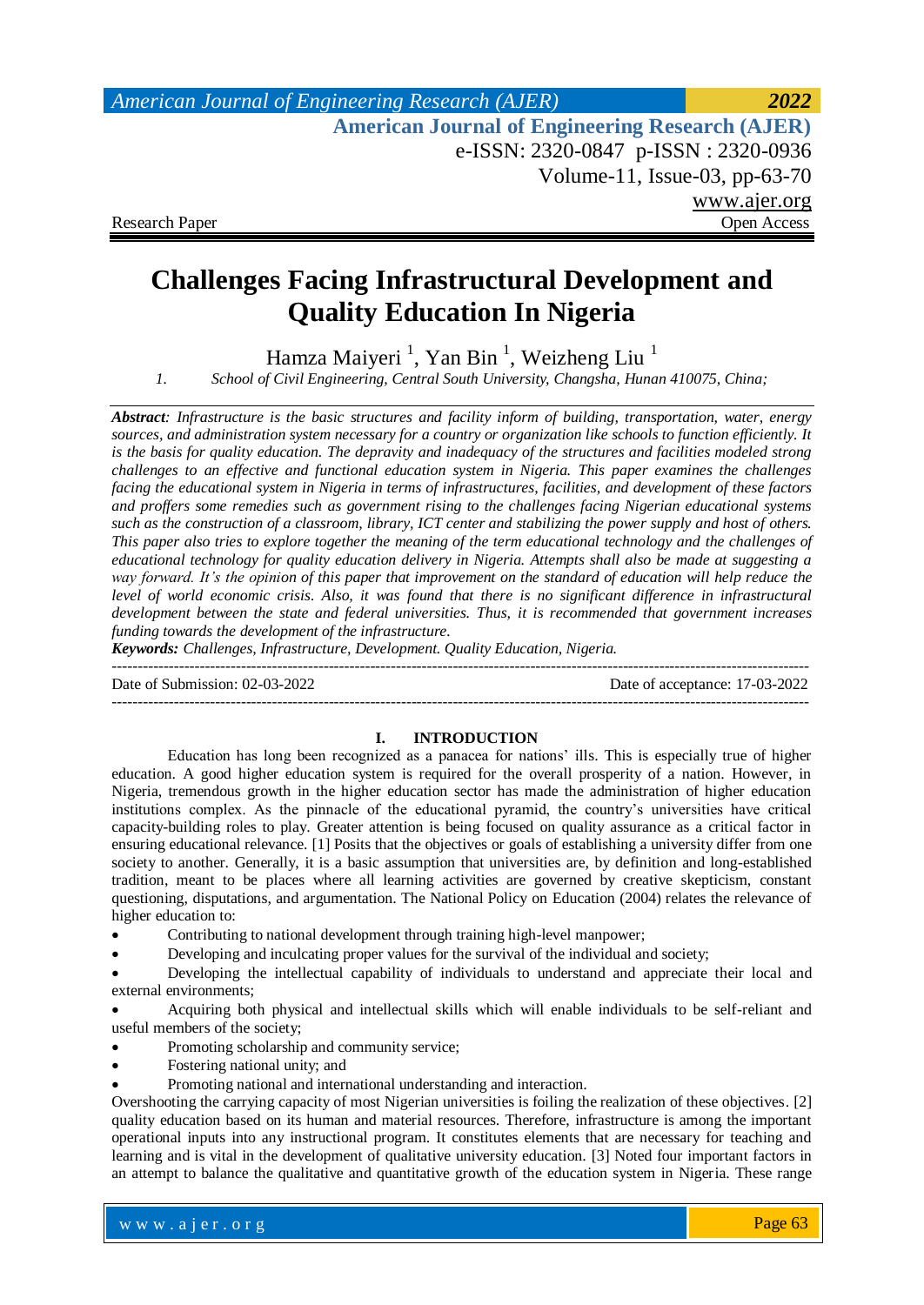from the quality and number of infrastructure (in the forms of buildings, machinery, and equipment) through the usage to the maintenance of the infrastructure. [\[4\]\[4\]](#page-6-3) Pointed out that the stress put on the universities in terms of demand and the limited expansion in physical facilities and academic staff to cater to this demand has taken a great toll on the quality of programs in the institutions. [\[5\]](#page-6-4) Thus submitted that the quality of output (graduates) is a function of infrastructure that determines the students' learning environment and their motivation to learn. Therefore, if the quality is to be ensured in the nation's universities, the infrastructural base of the system needs to be improved upon.

Availability of infrastructural facilities both in terms of quantity and quality is necessary for effective and functional education. [\[6\]](#page-6-5) Puts it that in some secondary schools, one can get 80 to 90 students in a small classroom. The overcrowded nature of classrooms today poses a great danger to teaching and learning and invariably poses a serious threat to the quality of education. When we talk about facilities what readily comes to our mind are; classrooms, desks and chairs, laboratories, libraries, workshops, playgrounds, chalk, and other consumables. In many of our secondary schools, even the structure is not available not to talk of other things. Where they exist, the buildings are dilapidated and in most cases, grossly inadequate for the population of the students. In some cases also, funding arrangements are more of paper or budgeting estimation whose implementation is never concluded. The laboratories are ill-equipped, the laboratory space that used to take 28 students, in the 80s now takes over a hundred students, equipment and materials for practical are no longer available. All these facts are evident in the research findings of Etuk (2003), and Agbana (2005). However, with these problems in the background, teaching and learning for quality education in secondary schools cannot be possible.

#### **II. LITERATURE REVIEW**

Studies have reported that infrastructural resources required for the production of an effective education process are in short supply in Nigerian universities. Lecture halls, laboratories, students' hostels, library spaces are grossly inadequate. The available few are fast dilapidating. National Universities Commission (2004) in the communiqué of the presidential visitation panel that looked into the operations of federal universities between 1999 and 2003 reported that physical facilities at the universities were in deplorable condition. It is saddening to note that the equipment for research, teaching, and learning is either lacking or very inadequate and in a bad shape to permit the universities the freedom of embarking on the basic functions of academics. There are no facilities for effective practical learning for the students in most courses, especially in the universities of Technology, which require a lot of intensive training in terms of students' usage of their psychomotor skills and hi-tech equipment. When universities face the NUC accreditation exercise, it is shameful to observe that to scale through the hurdles of the exercise, some departments will have to borrow equipment from neighboring and sister institutions, present them and claim their ownership. With the remarkable increase in the number of universities and university enrolments, it becomes worrisome that the tremendous increase in placement may not correspond to the state of available physical infrastructure. By implication, Nigerian universities are under the siege of decay. To this end, this paper is considered relevant to find out the impact of the infrastructural conditions on quality assurance in Nigerian universities and to also see the workability of some innovative approaches in maintaining the available few infrastructure facilities.

#### **2.1 INFRASTRUCTURE: AN OVERVIEW**

Infrastructure according to Online Oxford English Dictionary, is defined as the basic physical and organizational structures needed for the operation of the society or an enterprise. This means that infrastructure is an essential ingredient for the smooth function of any economy and the development of any nation. According to structuralist/functionalist theorists, the progress or otherwise of a society depends largely on the functional structures of that society. What this means is that structures in the societies will largely determine the economic development [\[7\]](#page-6-6)

A review of the literature shows that several ideas have been used to explain infrastructure. Among such concepts are the "school plant", "learning resources", "physical resources" and "educational resources", to mention but a few [\(\[5\]\[8\]](#page-6-4) In specific terms, [\[8\]](#page-7-0) described infrastructure as the operational inputs of every instructional program and constitutes elements that are necessary for teaching and learning. Such include buildings, laboratories, machinery, furniture, and electrical fixtures. These must be functional about other aspects of the community, such as health centers, libraries, and good roads, and must be large enough to allow for expansion as enrolments expand.

In the same vein, [\[9\]](#page-7-1) opines that infrastructure represents the aesthetic picture of the school conveyed by the position of structures about one another. It also represents the empirical relevance of the totality of the school environment for the realization of the school business (teaching/learning). He asserted in specific terms that school plant is made up of landscape, trees, lawns, hedges, and accompanying paths, playgrounds, buildings, security facilities, and utilities. However, a well-equipped and well-maintained physical plant can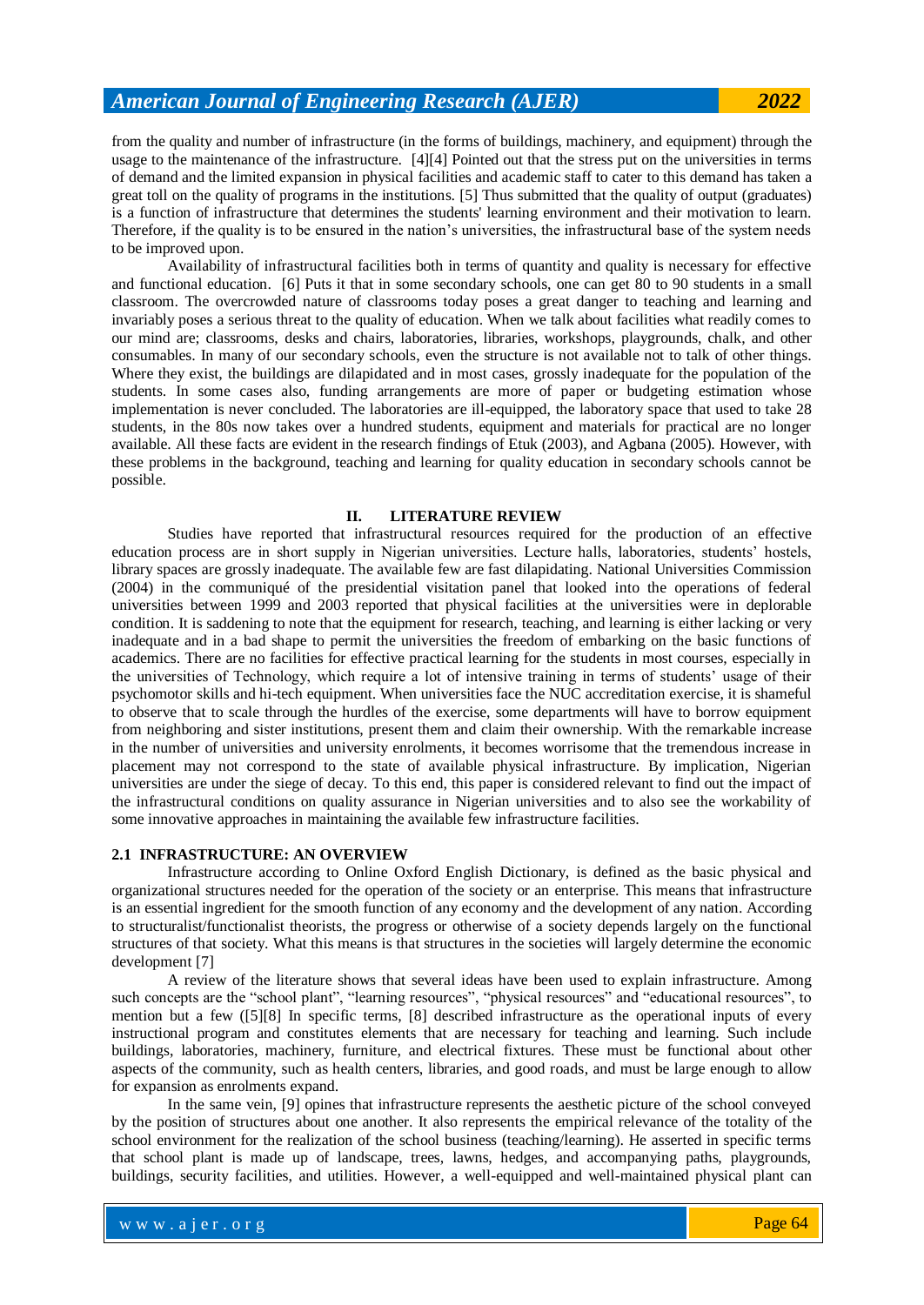make learning a more pleasant experience and discourage early drop-outs. It can as well attract better quality teachers. In summary, therefore, infrastructure can be viewed as the totality of all that goes into education such as classrooms, lecture theatres, laboratories, libraries, electricity, water, health center, sports and recreation centers, ICT, machines, and furniture put there-in, to facilitate teaching-learning.

#### **2.2 INFRASTRUCTURE AND QUALITY OF UNIVERSITY EDUCATION IN NIGERIA**

Qualitative university education constitutes the pivot on which the development of any nation is based. Therefore, proper and correct acquisition of knowledge by the citizens of any nation is fundamental to its growth and development. The need for infrastructural support was highlighted by [\[10\]](#page-7-2) and [\[5\]](#page-6-4) who said, highquality university education and training requirements that appropriate infrastructure be provided by the institution. All students deserve safe, technology-ready facilities designed for learning and adequate decent facilities, structured around their learning needs. More importantly, completion rate and satisfaction with the university programs are closely related to the infrastructure that can be provided. School buildings that can adequately provide a good learning environment are essential for students' success. The bridge between good infrastructure and effective student learning is of great importance. Looking closely at a university system, there is no doubt that infrastructure plays a great role in the welfare of students and the result is learning motivation.

### **2.3 THE IMPACT OF POOR INFRASTRUCTURE ON EDUCATION AND THE GLOBAL ECONOMY**

Poor infrastructure development has impacted negatively on the state of Nigeria's education standard in particular and by extension on the global economy. There is no doubt that quality education is a vital tool for civilization and development. Whenever and wherever education is poorly impacted and imbibed the effect is tremendously volatile because it contaminates other spheres of life in any economy. The saying that one does not give out what one does not have is applicable in this discussion. When a teacher is poorly trained, the reality is that he will poorly train others.

[\[11\]](#page-7-3) Tried to X-ray the decadence and danger in education in Nigeria as he noted that: Yet another obvious area of decline in education in Nigeria today can be in quality and quantity of the teaching staff in our schools. Times there was when men and women attracted into the teaching profession were the creams of the crop. They were then the best both in character and in learning. Today it is no longer so, the truth of the matter is that there is more cheating than teaching going on in the schools today. Men who entered teaching practically as missionaries have been displaced from the system leaving the arena for traders in academic gap lecturers.

The truth is that part of the effects on the neglect of the education sector in Nigeria is that lecturers embark on different clandestine means of making money to augment or better their condition. The reasonable ones prepare quality and standard handouts and textbooks, while the bad ones resorted to the production of poor handouts and textbooks and sell them at exorbitant prices. In the words of Osisioma "lecturer" handouts are often commercial papers that are aimed more at generating revenue than at teaching. The textbooks are hurriedly assembled, often without the simple courtesy of acknowledging authors whose copywriter have been flagrantly violated". He never the less blames the government attitude and policy as contributory factors for the lapses in education standards.

#### **2.4 INFRASTRUCTURE AND OTHER DIMENSIONS OF QUALITY**

The quality of buildings may be related to other institutional quality issues, such as the presence of adequate instructional materials and textbooks, learning-teaching conditions for students and teachers, and the ability of teachers to undertake certain instructional approaches. Such factors as on-site availability of lavatories and a clean water supply, classroom maintenance, availability of space and furniture, all have an impact on meaningful learning. Quality assurance of the institutional facilities can only be guaranteed if basic conditions and guidelines are followed from the onset. This means that infrastructural development must make provision for adaptability or alteration probability, flexibility in user demands, accessibility to students, staff, and society, and due regard for an aesthetic and clean environment. [\[12\]](#page-7-4) Developed a quality indicator checklist that shows what the physical environment and facilities in higher educational institutions must require both in qualitative and quantitative terms. These include the availability of infrastructural development programs (facility provision), adequacy of the facilities in terms of currency and relevance to purpose; students friendliness and centeredness of the facilities (attractive to students and suitable for their needs); regular maintenance and renewal of the dilapidated ones; the infrastructural development must be of international standard (globally acceptable) to attract foreign students, staff and recognition; and must be environmentally safe and of high sanitary standard.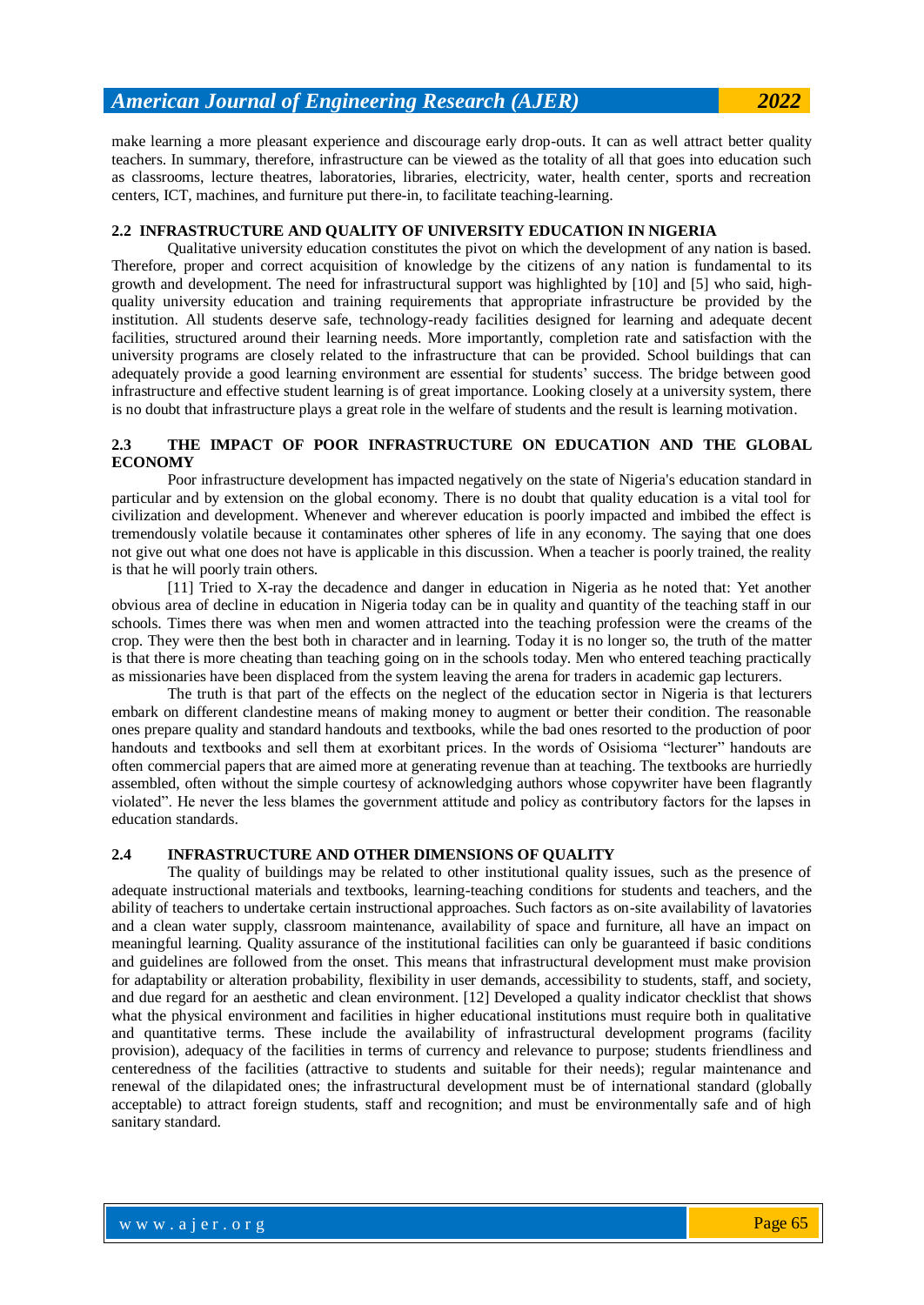#### **III. THE CHALLENGES**

#### **3.1 Challenges of Energy Sources**

There exists a strong relationship between the quality of education and the power sector of any country as it is impossible to build a nation educationally without an efficient supply of power/ energy sources. As an essential component for developing society, energy plays an essential role in communication, education, and other sectors.

Nigeria is blessed with abundant energy resources. Nigeria has the 11th largest deposit of crude oil in the world as of 2007 (Wikipedia, 2010) and has the largest deposit of liquefied natural gas (LNG). Nigeria also has two major rivers running through the country, wind and abundant sunshine. Despite these resources, the country faces a serious electricity shortage. [\[13\]](#page-7-5) States that Nigeria produces 2, 500 megawatts of electricity a day out of a total maximum daily production capacity of 3,000 megawatts. In December 2009, [\[14\]r](#page-7-6)eported that the nation's power generation to the grid peaked at 3, 600 MW.

This was the highest output in three years according to the minister of power Dr. Olarewaju Babalola during his media briefing in Lagos. However, all the potential generating capacity falls short of the 6,000 megawatts promised to be achieved by President Yar'Adua. These, therefore, pose a strong challenge to the school development, functionality of the laboratory equipment in the schools, and so affect the quality of education negatively in our secondary schools.

#### **3.2 Challenges of ICT Centre**

Information and communication technology (ICT) consists of facilities and features that are capable of changing and enhancing teaching-learning and society in Nigeria. They have the potential to enhance access, quality, and effectiveness of education in particular and development in general. [\[15\]B](#page-7-7)elieve that information and communication technology is one of the major contemporary factors shaping and producing rapid changes in the quality of education in society. ICT facilities have fundamentally changed the way students learn and communicate.

The ICT facilities that aid learning and teaching included computers, internets, projector digital camera, CDS, cell telephone, communication satellites, fiber optics, television, videos, cassette recorder, etc. some of them are cheap but on the whole, they are mostly costly. The major challenge is that of getting them available in our schools. In some secondary schools, one cannot get even the transistor radio, not to talk or PowerPoint presentation and the like. Without ICT facilities and building infrastructures to have them safely, information as well as effective teaching and learning cannot adequately get across to the growing number of students in our secondary schools. It also makes the learning of sciences difficult.

#### **3.3 Challenges of Library**

The decay of teaching and learning infrastructural facilities has greatly rendered the Nigerian educational system inactive. According to [\[16\]t](#page-7-8)he absence of teaching infrastructural facilities has made the teachers take to oral exposition which has forced the learner to adopt memorization as the method of teaching at the expense of understanding and possessing the required competence. The challenge passed by the lack of a library for information in our secondary schools is overwhelming. It is an indisputable fact that information is power and an important working tool for the advancement of humanity and society.

The overwhelming argument is that information is needed for man to be liberated from the shackles of ignorance, misconception, economic stagnation, social unrest, and political instability. It is beyond the burdens of controversy that no nation can strive and survive without relevant information to guide its development plans and objective. [\[17\]](#page-7-9) Gave a good definition of information literacy as a set of skills and strategies which includes the abilities to recognize a need for information, to retrieve the required information, and to evaluate information. The challenge facing our secondary schools today is the dilapidated library buildings and the nonexistence of libraries in many secondary schools.

#### **3.4 Challenges of Administration System**

The government schools were wholly funded by the government via a grant by either states or federal. As time went on it become necessary for the government, for obvious reasons, to acquire the voluntary agency schools and fund them completely. The control and supervision of such schools became the responsibility of the government.

Of recent, however, it has become obvious that government alone cannot fund education, continuous fees would only lead to more drop-out because of the present economic meltdown. Some state governments have complained that adequately funding education alone would require almost thrice the annual budgetary provision made to the entire state. However, based on these challenges associated with funding education, the area of cooperation in funding is for the government to encourage the individual to contribute to funding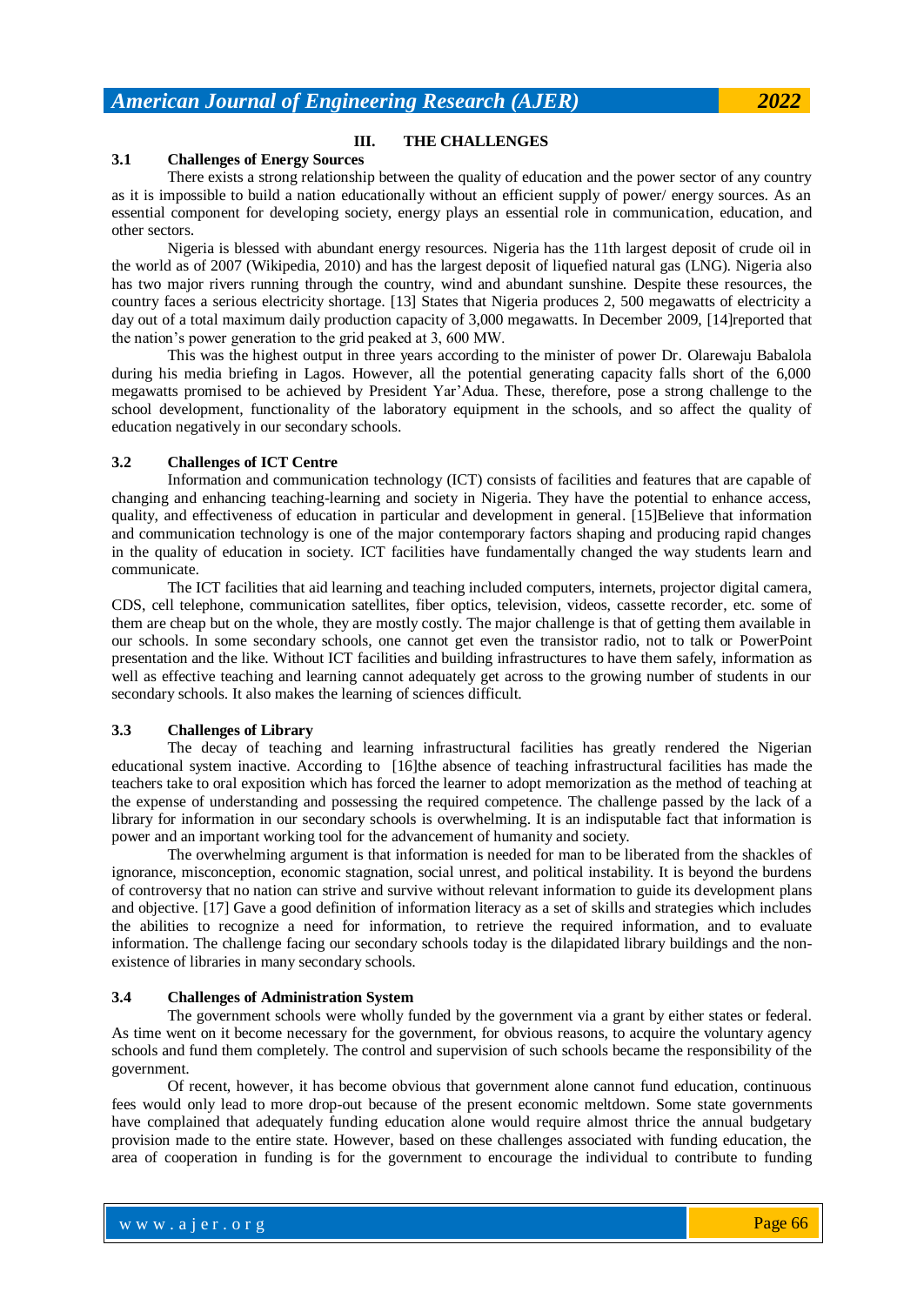education. Thus, lack of appropriate funding is a blow to the quality of education because all the necessary things needed will not be appropriately founded.

#### **3.5 Challenges of Transportation**

Generally, traveling in Nigeria is a challenge. This is due to a total infrastructural decay in the transport sector. Different geographical locations have historically suffered neglect in development terms. The roads and other basic infrastructure are generally poorly developed. Indeed, Nigerian roads are more or less a death trap. Poor transportation facilities pose the following challenges to secondary schools and the quality of education in Nigeria.

- i. Lateness to school and absenteeism
- ii. ii. drop- out from school by students of a poor background
- iii. iii. Discouragement of teachers posted to schools.

i. Lateness and Absenteeism: in most secondary schools especially those in rural settings, the roads are in a deplorable state. Transporters are discouraged from plying such roads. Students in such locality have to go to school by trekking the distance. The corollary of that is coming to school late and hence resuming the academic work of the day very late. This leads to poor participation in class work resulting in a reduction in the quality of education received and consequently leads to poor performance in the academic work.

ii. Increasing the Cost of Schooling and Leading to Students Drop-Out: Due to the poor state of the roads, transporters consider the effect of the road on their vehicle and the time they spend. All these are transferred to the final consumer who is the passengers. The cost of transportation is therefore increased. The students find it difficult to fund going to school regularly due to the high transportation fare. Those from poor backgrounds are discouraged from going to school. All these defeat the goal for quality education in our secondary schools.

iii. Discouragement of Teachers: the deplorable condition of roads discourages the teachers from going to schools regularly. Those that are posted to the school in the rural areas find the school unattractive and thereby apply for transfer. The consequence is the brain- drain from the schools in the rural areas of qualified teachers by leaving them if at all with unqualified teachers sourced within the locality. The effect is a reduction in the quality of education received by the students leaving them unprepared to face the future academic challenges in contemporary society. No wonder Davis (1990) lamented that the transportation problem has reduced the quality of education in our country.

# **IV. THE EDUCATIONAL TECHNOLOGY**

#### **4.1 Definitions of Educational Technology**

This paper examines various attempts made by scholars to define the term educational technology. These are:

1. Educational Technology refers to hardware and software, including television, radio, electronic classroom, instructional devices, still and motion picture projectors, computer-assisted or managed instructional equipment and materials, communications equipment for educational application, and other equipment and materials necessary to assist the process of learning (Grayson, 1982 cited in [\[19\]](#page-7-10) This definition restricts the meaning of educational technology to instructional media, with emphasis on the gadgets used in learning. The concept of technology in education is seen in terms of physical products.

2. Educational Technology is a systematic way of designing, carrying out, and evaluating the total process of learning and teaching in terms of specific objectives, based on research in human learning and communication and employing a combination of human and non-human resources to bring about more effective instruction [\[18\]](#page-7-11) This definition defines education technology in terms of the product and process of technology as a way of organizing materials and men.

3. Educational Technology is the development of a set of systematic techniques and accompanying practical knowledge for designing, testing, and operating schools as educational systems. It draws upon many disciplines, including those which design working space, like architecture, equipment like the physical sciences; social environments like sociology and anthropology; administrative procedures like the science of organizations and conditions for effective learning like psycholog[y \[20\]](#page-7-12) this definition draws the attention of the various fields that contribute to educational technology.

4. Educational Technology is concerned with designing the system as a whole; identifying aims and objectives, planning the learning environment, exploring and structuring the subject matter, selecting appropriate teaching strategies and learning media, evaluating the effectiveness of the learning system, and using the insights gained from evaluation to improve that effectiveness for the futur[e \[19\].](#page-7-10)

#### **4.2 THE EDUCATIONAL TECHNOLOGY: THE CONCEPT**

Various attempts have been made to define the term educational technology. The definitions have differed from one scholar to another. Davies (1978) cited by [\[18\]](#page-7-11) identifies three concepts of educational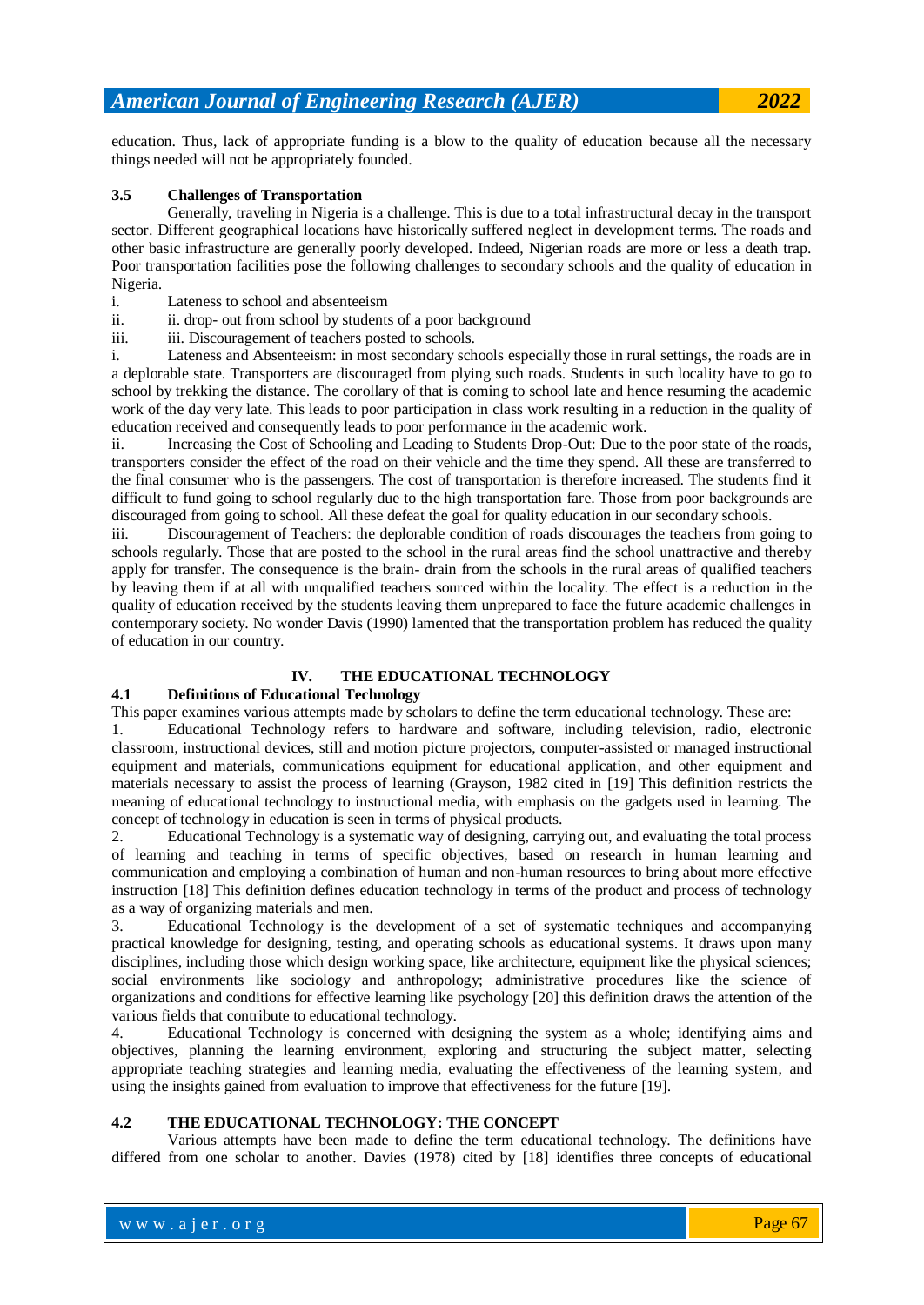technology, which represent three different approaches to educational technology. These are educational technology like hardware, software, and a systematic approach.

# **4.2.1 Educational Technology as Hardware**

This approach to educational technology characterized the early formative years of the field. It sees educational technology as the devices, equipment, machines, gadgets, tools, and instruments used to promote teaching and learning [\[18\]T](#page-7-11)his is also known as the tools technology approach. The hardware or product approach was greatly influenced by the physical sciences. It involved a direct application of the physical sciences to the problems of education. It entails the instrumentation, mechanization, or automation of education. The goal is to make teaching more efficient by mechanizing or industrializing it.

# **4.2.2 Educational Technology as Software**

The software approach to educational technology emphasizes the careful design of the teaching-learning process using principles of behavioral sciences. It is closely associated with programmed learning and the movement of the behavioral objective. It is the behavioral science concept of educational technology. Emphasis is on applying learning principles to the direct and deliberate shaping or modifying of behavior. It is characterized by detailed task analysis, writing to precise objectives, selection of learning strategies, reinforcement of correct responses, and constant evaluation.

#### **4.2.3 Educational Technology as Systems Approach**

The systems approach is also known as the step-by-step plan, systems analysis, systematic approach, and systems technology. The systems approach is an attempt to remedy the inherent weakness of the approaches above. It sees educational technology as the systematic application of ideas, resources, people, materials, and equipment to the solution of the educational problem [\[18\]](#page-7-11) it entails a holistic approach to problem-solving. The educational problem at hand or the entire educational system is analyzed within the context in which it is located, operated, or with which it interacts. It entails systematic thinking; having a holistic view of the educational system or educational problem at hand. It is concerned with the systematization of the educational process. It implies operating at different levels of complexity and dimensions.

#### **4.3 Challenges of Educational Technology in Nigeria**

Educational Technology is an educational innovation and is as old as education. Its practice is therefore faced with several challenges in Nigeria.

Firstly, there is the problem of ignorance and misconception of what educational technology is [\[18\]](#page-7-11) Some see educational technology in terms of teaching aids and or the use of gadgets, tools, and devices like projectors, films, radio, television, computer, etc. The tendency of such a narrow view is the focus on only the tools aspect of education. In Nigeria, so much money was spent in importing tools for Introductory Technology, with much of the gadgets lying idle for several years due to so many factors. A correct conception of educational technology would have suggested more careful and holistic planning, implementation, and evaluation of the project.

Another serious challenge of educational technology in Nigeria is wha[t \[18\]](#page-7-11) calls "lack of institutional readiness for Educational Technology." These are factors related to the adoption and diffusion of Educational Technology as an educational innovation. These factors are:

1. Lack of professionally or academically trained personnel in Educational Technology limits the practice of the field.

2. Poor funding and allocation for Educational Technology at the various levels of the educational system leads to an inadequate supply of facilities, equipment, and materials. No wonder, most of our Nigerian schools are ill-equipped, if at all.

3. Lack of space and instructional resources in Nigerian schools and colleges. Most classrooms, lecture halls, and auditoria are not designed or adapted to accommodate audio-visual devices.

4. Bureaucratic bottlenecks and rigid organizational structures oppose innovation and insist on maintaining the status quo.

Furthermore, Educational Technology Centers are non-existent in most schools and colleges, higher institutions. Other challenges could be:

1. Lack of power supply.

2. Lack of relevant educational media in majority of subject areas

3. The lack of professionalization of educational technology in Nigeria is a major challenge. – Maintenance problems exist. Also, there is a lack of spare parts.

4. Teaching load that leaves the teacher with little or no time to adapt and use educational technology tools and techniques.

5. The Nigerian educational system places much emphasis on examinations and certification thereby limiting the extent to which educational technology tools and techniques can be used in the instructional process (FRN, 1981).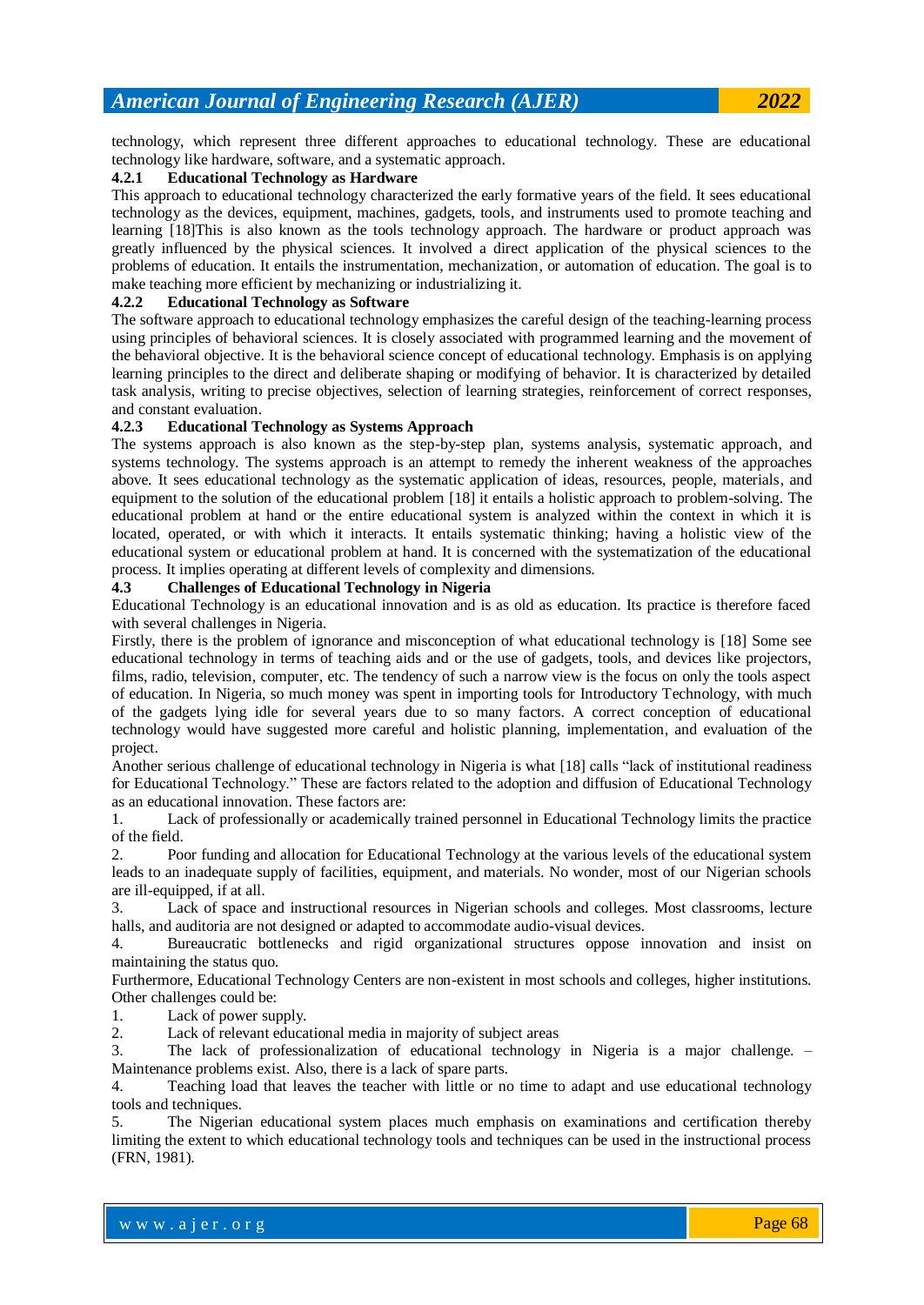**V. CONCLUSION**

Infrastructural factors such as classrooms, libraries, laboratories, instructional gadgets, and office space are significant in the quality assurance of university education. Unfortunately, lecture rooms and office places are grossly inadequate and not convenient for the proper positioning of modern electronic gadgets that will accommodate the current curriculum and the globally acceptable mode of teaching and learning. If there is anything that the learners expect of universities, it is high-quality teaching and learning characterized by factors such as quality teachers, quality learning materials, and adequate infrastructure. Having identified some of the infrastructural challenges that impede the achievement of quality education in our schools, it will be appropriate if the recommendation given below are implemented. It is hoped that the quality of education in Nigerian schools will improve in the 21st century.

Although educational technology is not a panacea to all educational problems, it is agreed that it has numerous benefits. However, many challenges are preventing these benefits from being realized. The challenge before practitioners, proprietors, governments, and other interested bodies is to identify these problems and solve them in a creative, systematic, and comprehensive manner so that the dreams for educational technology in Nigeria can be fully realized.

Educational Technology is a field that can bring about rapid improvement in the Nigerian educational system if well implemented. Having identified some of the challenges, this paper must suggest ways of overcoming these challenges. These are:

o Workshops, seminars, conferences, etc. should be organized regularly to correct the misconceptions about the meaning and importance of educational technology to our educational system.

o The workload of teachers should be at the optimal level that will give them time and room for creativity and effective practice of educational technology.

o Staff with sufficient academic or technical training in educational technology should be engaged. Training institutions like Universities of Technology, Polytechnics, and Colleges of Education, Technical will have to design and provide short and long-term academic programs for the training of educational technologists that will fill existing vacancies.

#### **5.1 Way Forward**

Based on the findings of this study, the following suggestions were given as a way forward to the identified infrastructural problems in the nation's education:

• Government should wake up to her responsibility of adequate funding of education and provision of infrastructure that will benefit students and staff alike in the educational institutions.

• The quality of university education must not be compromised by over-enrollment, over-crowdedness, and the multi-campus system.

• Development of a high level of maintenance practice on the available facilities should be institutionalized. However, there is a need for the implementation of a direct quality assurance program to ensure that maintenance standards are met.

• Basic infrastructure like electricity, pipe-borne water, and road network should be improved upon. The constant erratic power outages in the universities call for immediate attention. It is recommended that each faculty has an alternative source of power supply to ensure that faculty members are not delayed unnecessarily from carrying out their routine administrative and academic assignments. However, standards should be maintained in the provision so that "disturbing" power generators are not put in circulation.

• Promoting an institutional culture of quality and sincere self-analysis to guide the institution's administration, academic planners, and policy implementers.

#### **REFERENCES**

- <span id="page-6-0"></span>[1] Oni, A. A., and Alade, I. A. (2010). Towards improving the status of higher education in Nigeria. The Online Journal of Academic Leadership, 8(3).
- <span id="page-6-1"></span>[2] Adedipe, N. O. (2007). University quality assurance: Finding strategy and task allocation. Being paper presented at the workshop on tertiary education financing at the University of Lagos on April 23 - 24.
- <span id="page-6-2"></span>[3] Ejiogu, A. M. (1997). Managing toward school effectiveness and efficiency in Nigeria. In Ejiogu, A. M & Ajayi K. (Eds.) Emergent Issues in Nigeria Education. Lagos: Unilag Consult.
- <span id="page-6-3"></span>[4] Okebukola, P. O. (2010). Fifty years of higher education in Nigeria: Trends in quality assurance. A paper presented at the International Conference on the Contributions of Nigerian Universities to the 50th Independence Anniversary of Nigeria, September 27-29.
- <span id="page-6-4"></span>[5] Subair, S. O. (2008). Infrastructure, welfare services, and students' perceived motivation to learning in universities in South-West Nigeria. An Unpublished Ph.D. thesis, Department of Educational Administration, University of Lagos.
- <span id="page-6-5"></span>[6] Ayis, N.N (2006). The essential requirement for achieving functional education in Nigeria. A Journal of Association of Nigeria Educators. 2(1), 16-24
- <span id="page-6-6"></span>[7] Ademola, Ajayi, Yahya Jammeh, and Gambia Revolution Ibadan: Sterling Hordan Publishers, 2003.